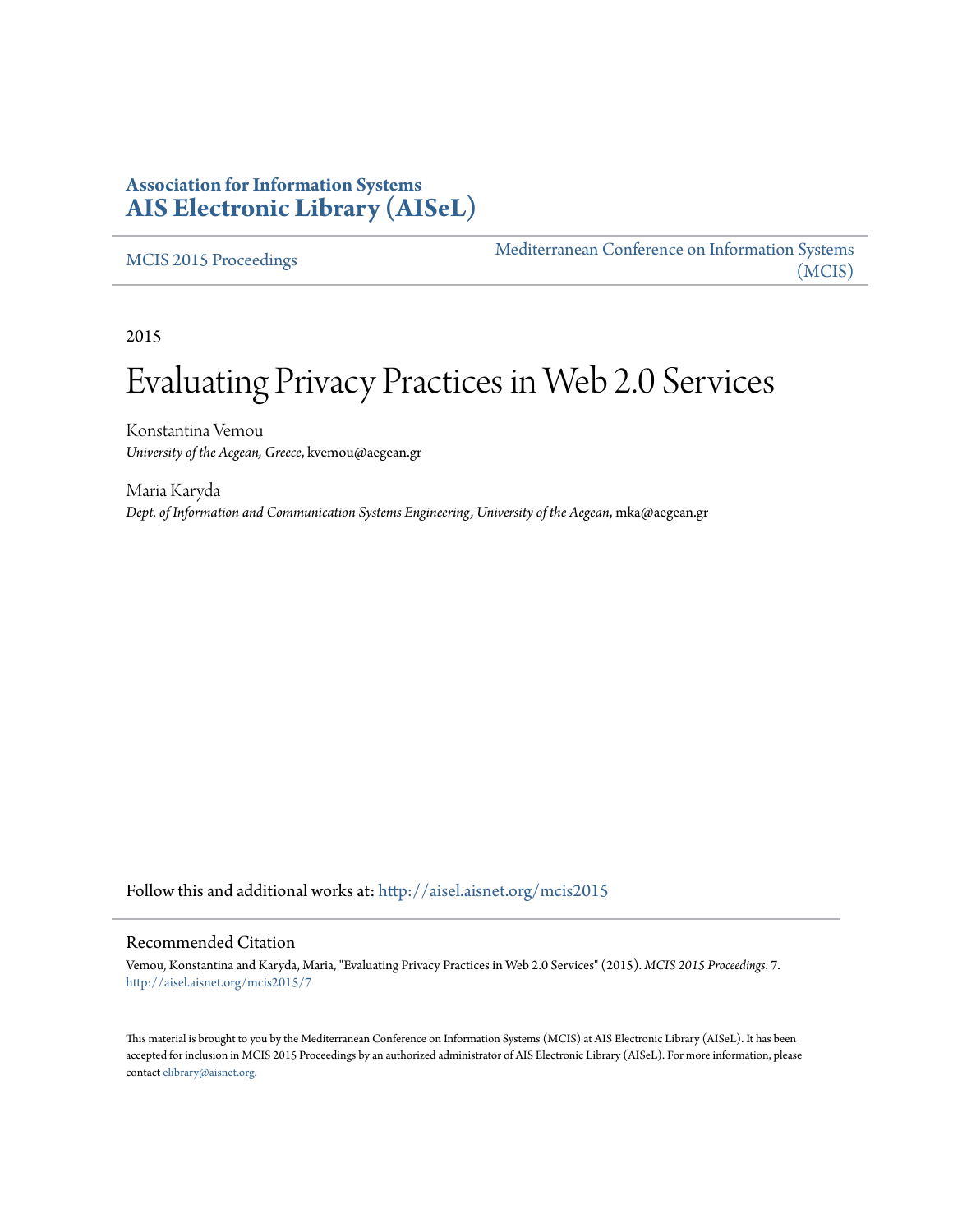# **EVALUATING PRIVACY PRACTICES IN WEB 2.0 SERVICES**

#### *Completed Research*

Vemou Konstantina. University of the Aegean, Department of Information and Communication Systems Engineering, Samos, Greece, kvemou@aegean.gr

Karyda Maria. University of the Aegean, Department of Information and Communication Systems Engineering, Samos, Greece, [mka@aegean.gr](mailto:mka@aegean.gr)

## **Abstract**

*This paper discusses the effectiveness of privacy practices and tools employed by Web 2.0 service providers to facilitate users protect their privacy and respond to public pressure. By experimenting on three recently introduced tools, which claim to offer users access and choice on the data stored about them, we analyse their privacy preserving features. Research results indicate their limited effectiveness with regard to user privacy. We discuss discrepancy between stated goals of these privacy enhancing tools and actual goals these tools accomplish.*

*Keywords: Privacy practices, privacy communication game, effectiveness, fair information principles.*

## **Introduction**

In the Web 2.0 era users are the centre of internet services, providing and sharing vast amounts of information. Whether publishing their status on Social Networking Services (SNS), or browsing websites, communicating or conducting commercial transactions, users entrust service providers with large amounts of personal data. This data can be used to assist users in their internet experience, by providing personalized services (Berger 2011) or optimizing the results of internet searches (Cooper 2008). However, gathered user data also expose users to a set of privacy threats, such as price discrimination (Gross and Acquisti 2005), out of context use of information (Nissenbaum 2009) and revelation to unintended audiences (Van den Berg and Leenes 2010). Users' concerns over privacy are rising (Acquisti and Gross 2006; Karyda and Kokolakis 2008; Boyd and Hargittai 2010; Pavlou 2011); however they are continuing to share their personal data, mainly on SNS. It has also been pointed that users are not aware of several privacy invading practices, such as third-parties tracking their online activity (ENISA 2012). Lately several incidents of privacy violation have reached the spotlight, alarming online users. For instance, the introduction of the Newsfeed feature in Facebook, which delivered profile updates to other users in headline news with limited audience settings (Hoadley et al. 2010) and the Google's circumvention of barriers in Apple's Safari browser to track users' online activity have reached the mass media, creating a public outcry from privacy advocates (Gorman 2012). Another example in the long range of published privacy violation incidents was the leak of Snapchat user photos (Snapchat is a mobile phone app to send self-deleting photos), via hacking in "Snapsaved.com", a service offering use of Snapchat on a desktop computer. As reported, Snapsaved.com had failed to adequately inform users on the saving practice of their pictures (The Guardian 2014).

Digital media providers are profit organizations with an interest in maintaining highly active users (Easley and Kleinberg 2010; Krasnova et al. 2009). They manage users' personal data to achieve business goals, including enhanced products and services and more effective and efficient operation. However, with privacy advocates reproving their privacy practices after each violating incident on the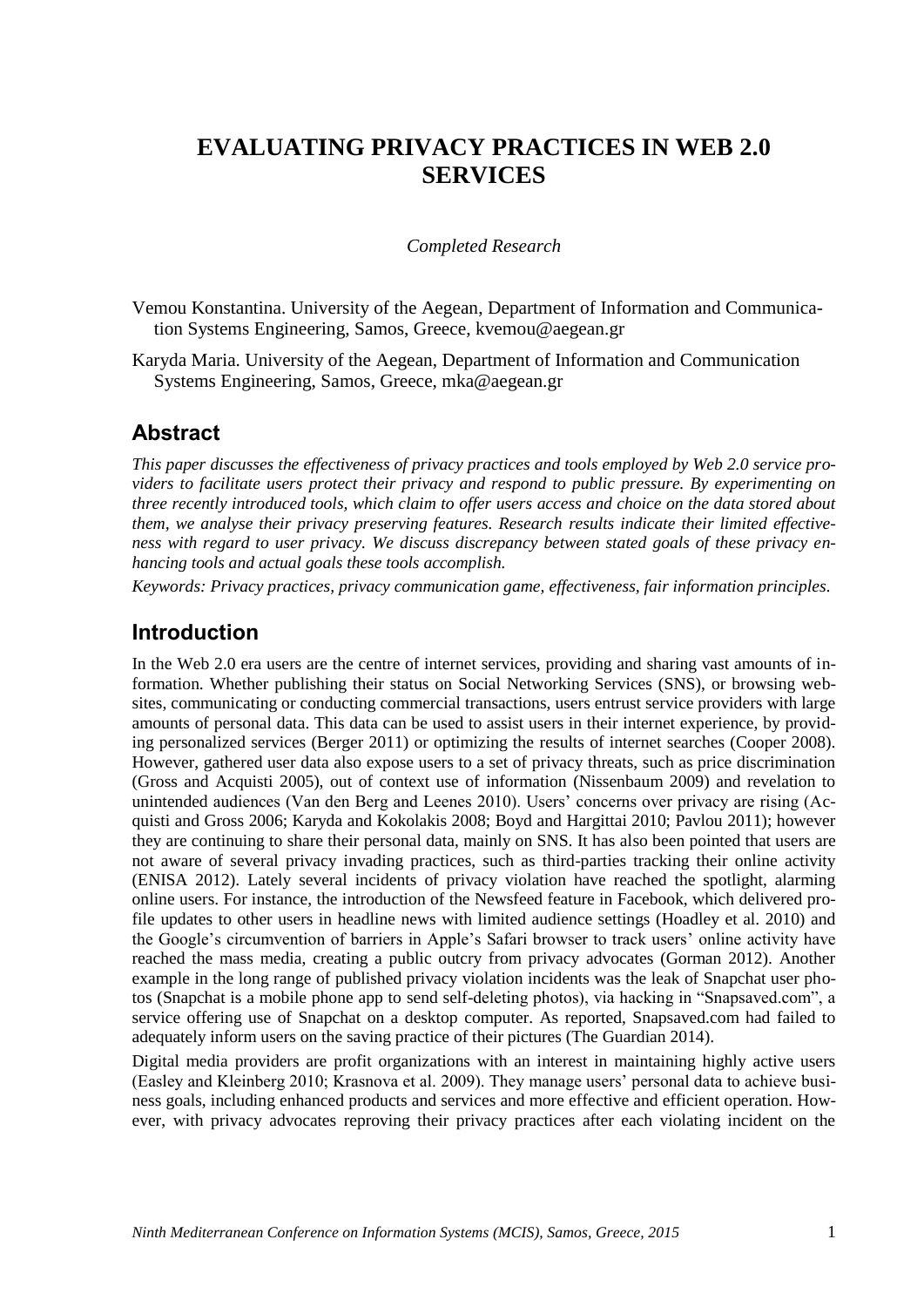news, companies are forced to seek for solutions to appease awakened privacy concerns. Popular social media platforms have lately introduced a variety of settings, including access controls of posted information and activity logs and applied changes on their privacy policies. According to Pollach (2005) such initiatives mainly occur as a response to international law compliance needs and public pressure from privacy advocates and the media.

The effectiveness and motives of these practices have been the subject of debate. For instance, in May 2015, 80 academics sent an open letter to Google requesting more transparency in the process of citizen requests for "their right to be forgotten", which is requests of delisting links to personal information that is inaccurate, inadequate, irrelevant, or excessive for the purposes of data processing (The Guardian 2015). Hong (2014) argued on the privacy placebos; tools or settings that allay privacy concerns, but gain limited user acceptance or offer little actual value on protecting user privacy. Bonneau and Preibusch (2010) refer to this as the "privacy communication game", where service providers are struggling to provide privacy practices that will appease privacy concerns for privacy-aware users, without adequately addressing them, and without alarming the non-privacy-aware, thus creating a back door to continue taking advantage of user personal data.

In this paper we further explore this debate, and investigate whether recently adopted privacy practices are targeted to protecting users' privacy or if they serve different purposes, as part of a communication game, for instance. Using a set of criteria derived from the Fair Information Principles (Schwaig et al. 2006), we study the effectiveness in protecting user privacy of three tools recently introduced by popular providers: *Google search history, Google takeout and Facebook download your data archive*. The remaining paper is structured as follows: in chapter 2 we present the debate on privacy practices effectiveness. In chapter 3 and 4 respectively, we present the criteria as well as the analysis we performed on the above mentioned tools, followed by a discussion on their effectiveness in chapter 5 and conclusions in chapter 6.

## **2 Privacy Practices in Web 2.0 and their Effectiveness**

Responding to negative publicity and user concerns over personal data practices, Web 2.0 service providers apply a wide range of privacy practices, including publishing privacy policy documents and introducing privacy settings. Pollach (2005) argues that the introduction of privacy practices is driven mainly by the need to comply with privacy laws and the need to gain users' trust, by recognizing their concerns over privacy. Starting from the early 1990s when e-commerce began to flourish, privacy policies have been used as a means for companies to inform online users of their privacy practices. The quality of privacy policies in terms of guaranteed privacy levels (adhering to fair information principles) has been linked to users' trust and engagement with the web service providers (Lauer et al. 2003; Meinert et al. 2006). However, the effectiveness of privacy policies in protecting users' privacy has been questioned by many researches. There may be many reasons explaining why users ignore the website's privacy policy, including its length, obscure language used (Lauer et al. 2003; Pollach 2005), or the difficulty to access it in the website (Bonneau and Preibusch 2010). Other studies found that providers tend to describe certain privacy practices in their policies, such as the collection of login information, but omit documenting other practices, such as informing users of third-parties their data will be shared with (Pollach 2005; Stuart 2007).

Several platforms employed the Platform for Privacy Preferences (P3P) (Cranor 2003), which, however, did not gain widespread acceptance and has been gradually abandoned. The idea behind P3P was that websites would express their privacy practices in a standard format and this would automatically be compared to users' privacy preferences, to assist them in their decision to browse or not to browse the website. P3P's fall backs include partial address of the fair information principles as it did not provide any mechanism to assure companies process personal data according to stated privacy policies (enforcement) (Jaatun et al. 2011) and the ability of companies to circumvent user's preferences by providing erroneous or conflicting P3P compact policies (Leon et al. 2010).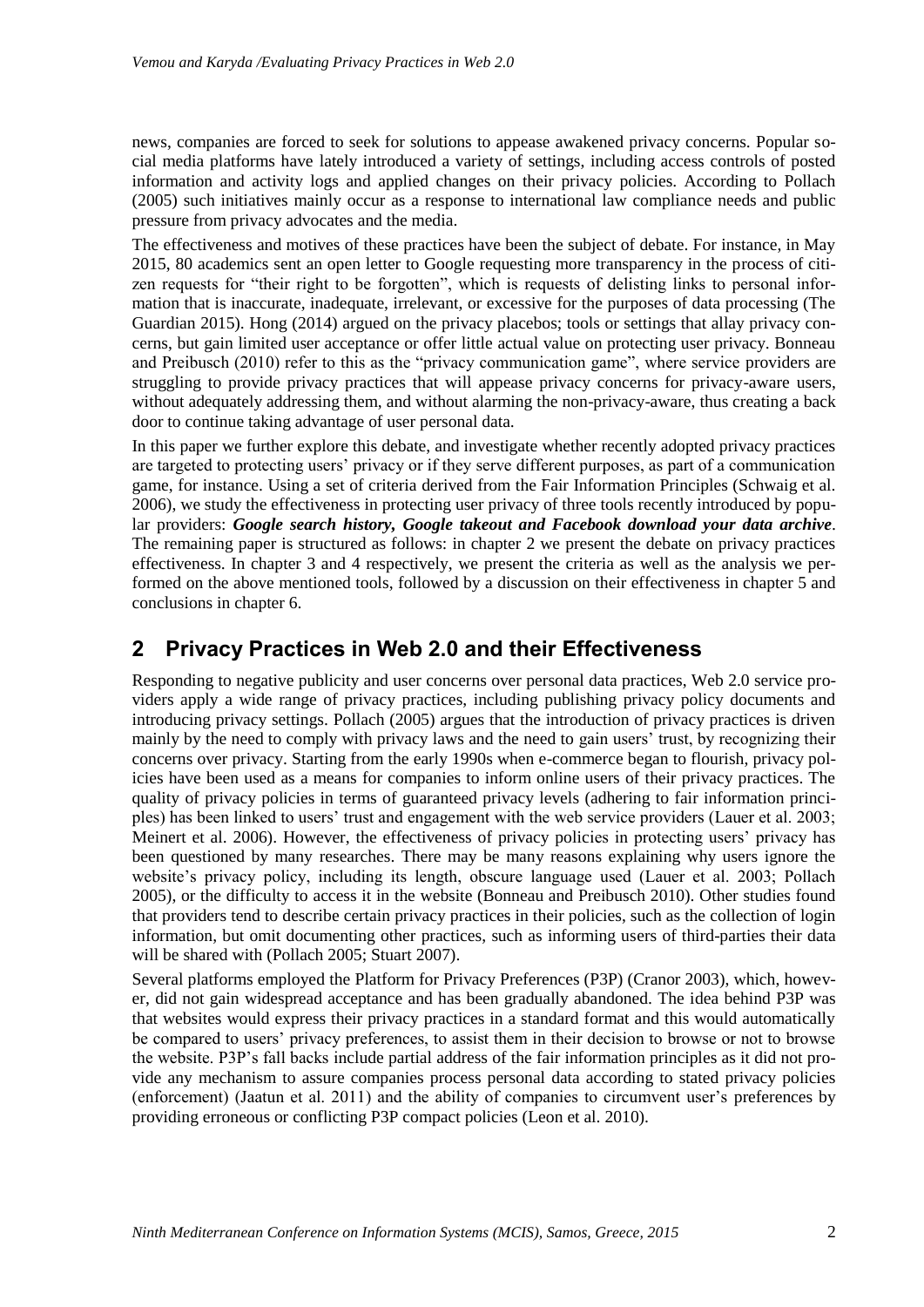Privacy seals, such as TRUSTe, BBBOnline and WebTrust, are third-party programs assuring that an organization's handling of personal data is aligned to privacy practices declared in its privacy policy. In general they are a forcing task for organizations to provide a privacy policy, as well as to align it to fair information principles and are used to convince users that their privacy is not violated by using their online services. They have also received criticism, on the grounds that privacy seals institutions do not oblige organizations to explicitly mention all types of information collected and how they will be used. Also, as they are targeted at ensuring compliance with the company's privacy policy, there are workarounds to using personal data, by declaring them as assets in the privacy policy (Moores and Dhillon 2003). What is more, in the event of privacy breaches, the assuring institutions can only revoke the seals and cannot help users in regaining their lost privacy (Shapiro and Baker 2001; Hui et al. 2007).

Opt-in strategies requiring that profilers obtain consent prior to collecting or sharing user data (Berger 2011) have also been debated as they are applicable to only binary policies (accept or not accept to provide data), while the privacy needs of users differ according to the purpose of personal data use (Spiekermann and Novotny 2015). It was also argued that companies can coerce users in accepting their practices by refusing to provide their services in any other case (Berger 2011; Cooper 2008). At the same time, as privacy threats on certain web 2.0 services, such as SNS, are not only based on the platform's tracking of user behaviour but also on the difficulty to protect semi-public information published by the users themselves, opt-in or opt-out practices are only partially covering users' privacy protection needs.

Finally, privacy settings, such as access controls, introduced in several SNS platforms, are usually judged as insufficient or unusable and were found to be neglected by users (Boyd and Hargittai 2010). This is alarming, as default privacy settings were found to be non-conforming to privacy-by-design principles (Vemou and Karyda 2014) and tend to become progressively more liberal over time (Michota and Katsikas 2014).

## **3 Theoretical Background**

#### **3.1 Research approach**

This paper investigates if privacy practices adopted by Web 2.0 service providers are targeted to protecting users' privacy or whether they pursue different goals. To gain further insight into this issue we performed an experimental analysis, using several accounts on three tools*: Google Takeout, Google Search History and Facebook download your data archive*.

These tools were selected based on the popularity of the platforms (Statistics by Alexa 2015) and on their functionality: they are mainly targeted at providing users with the ability to access/control information these two companies gather about them. Thus they are focused on providing users with control over their personal information, which has been a major privacy requirement by users. These tools have been recently launched and have not been evaluated in relevant research.

#### **3.2 Conceptual framework**

The evaluation of privacy enhancing tools was based on criteria (described in Table 1) derived from the set of fair information practices (FIPs), introduced during the 1990s by US Federal Trade Commission (Schwaig et al. 2006), as well as from relevant literature, extending them (Anton et al. 2002; Spiekermann and Cranor 2009).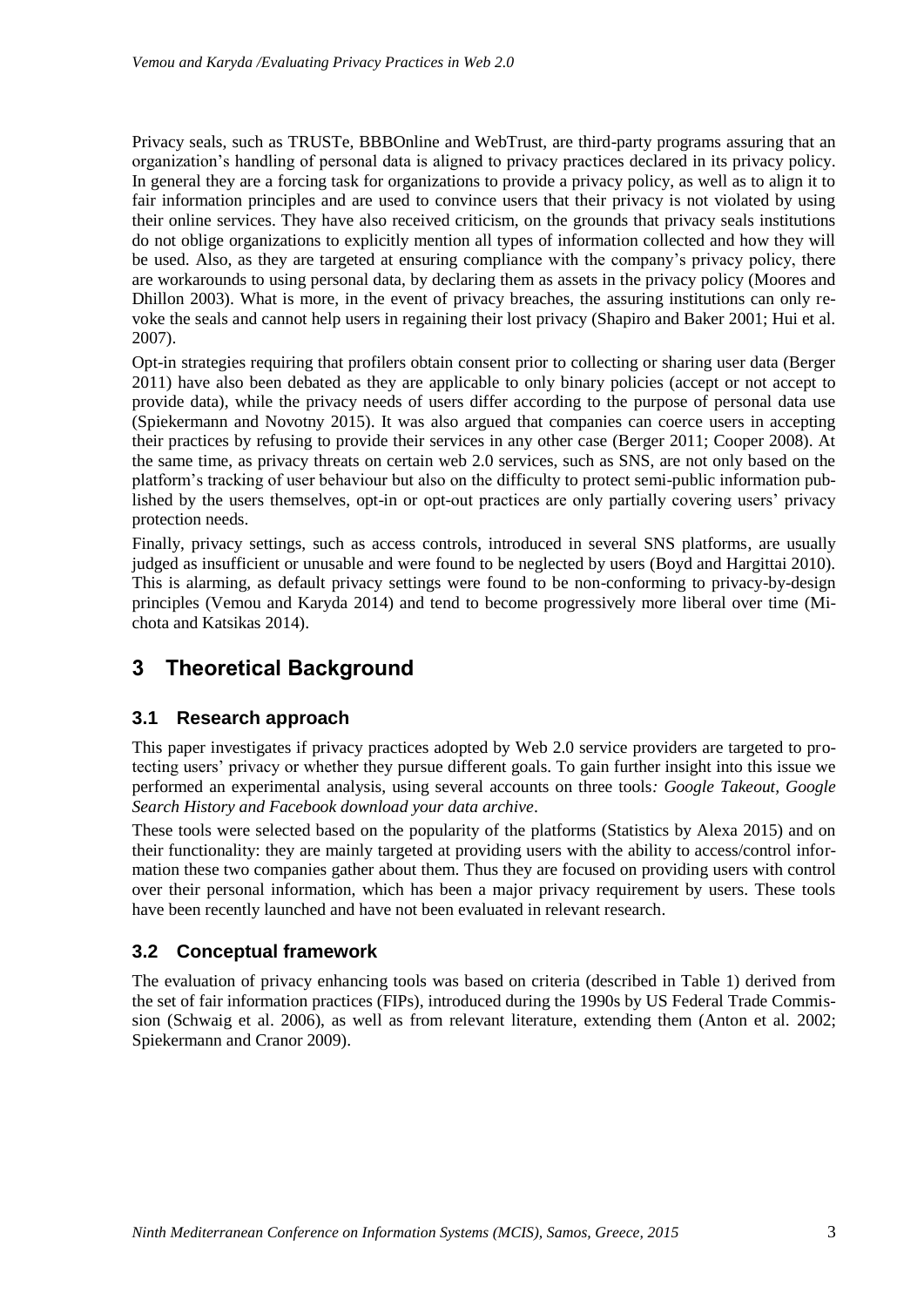| Fair information principles                                                                                                                             | Evaluation criteria employed in this paper                                                                                                                                                                                                                                                                                                                                                                                                                                                                         |
|---------------------------------------------------------------------------------------------------------------------------------------------------------|--------------------------------------------------------------------------------------------------------------------------------------------------------------------------------------------------------------------------------------------------------------------------------------------------------------------------------------------------------------------------------------------------------------------------------------------------------------------------------------------------------------------|
| Notice/awareness<br>Companies need to inform users if<br>and which personal information is<br>being collected and how such<br>information will be used. | 1. Does the tool provide users with a full list of collected and shared<br>personal information?<br>2. Does the tool provide users with a detailed list of third-parties infor-<br>mation will be shared with?<br>3. In which form is users' data shared with third parties (anonymized,<br>aggregated etc.)?<br>4. Does the tool inform users of privacy threats stemming from collect-<br>ed and shared personal data?                                                                                           |
| Choice/consent<br>When it comes to use of gathered<br>personal information, users<br>should be provided with the<br>choice of use purpose               | 5. Does the tool enable users to declare preferences on how their data<br>will be used?<br>6. Does the tool enable users to declare preferences on whether this<br>information will be shared with third parties (unless required by<br>$law$ ?<br>7. Does the tool inform users of personal data processing for purposes<br>they have not consented?<br>8. Does the tool inform users of personal data processing by third-<br>parties, in cases of their choice to prohibit it, despite prior data shar-<br>ing? |
| Access/participation<br>Users have the right to access<br>information about them and to<br>correct errors.<br>Integrity/security                        | 9. Does the tool allow modifications/corrections on collected personal<br>data?<br>10. Does the tool enable users to request complete deletion of their data?<br>11. Does the tool enable users to access and correct data processed by<br>third-parties?                                                                                                                                                                                                                                                          |
| Companies should take preventive<br>measures for unauthorized access<br>during transmission and storage.                                                | 12. Does the tool prevent other users from gaining access to information<br>stored about a certain user?                                                                                                                                                                                                                                                                                                                                                                                                           |
| Enforcement/redress:<br>Companies should be able to<br>demonstrate operation as dictated<br>by stated privacy policies.                                 | 13. Is it visible to users (via the tool) that data processing is performed<br>according to their declared choice?<br>14. Is it visible to users (via the tool) that stored information is actually<br>corrected or deleted following their requests?                                                                                                                                                                                                                                                              |

*Table 1. Evaluation criteria used*

## **4 Evaluating Privacy Tools that Provide Access to Stored Information**

In this section we evaluate three tools that claim to provide users with access, transparency and choice on personal data, developed by the two most popular Web 2.0 service providers, Google and Facebook.

## **4.1 Google Search History**

"*Google Search History*" is a service provided to Google users, as part of Google's Dashboard, presenting their search history in the Google Search engine. Users are presented with their searches performed by date and time, and the pages visited from the respective search results. Also, graphical rep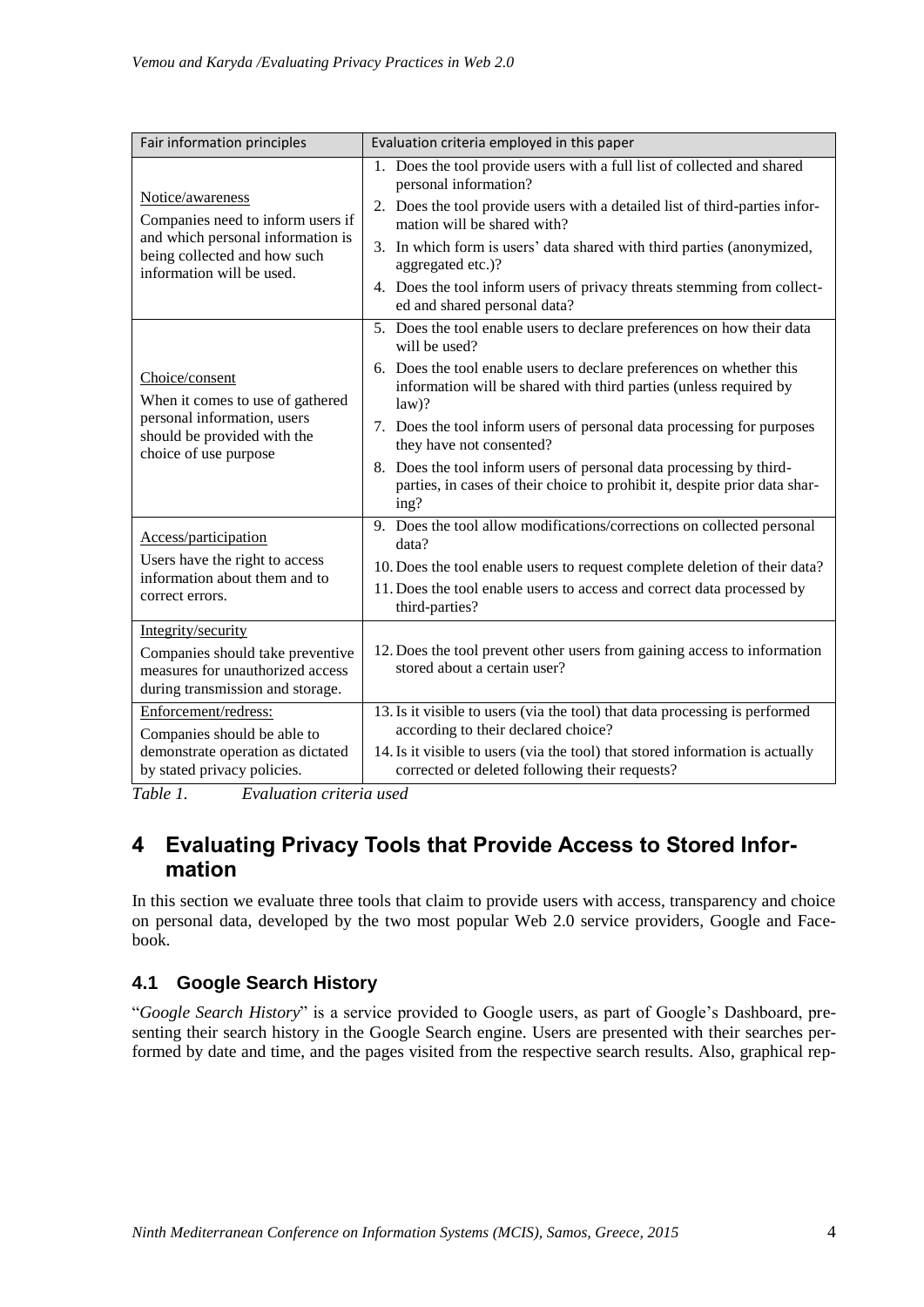resentations of search activity statistics are provided, such as daily or weekly activity rates, and other statistics, such as the most frequent searches of the user.

According to Google, this tool offers transparency and provides users with control over the data associated with their accounts<sup>1</sup>. This tool is also included in the privacy policy (in the section "transparency and choice"), as part of a set of privacy preserving services. Use of the tool requires logging into any Google service, to ensure security and privacy of presented information.

In general, this tool raises user awareness on collected data from search history. However, presented information is limited to users' searches, although information on their other activities is gathered and, if combined with search history, can lead to their online profiling. What is more important is that such information gathering is not transparent to the users and does not always require their login to Google services (e.g. tracking on other webpages).

Other information, such as the location of the users or the time spent browsing result pages, could be of significance if correlated to a search; however users do not have access to this information. Also, users could form a false assumption that information on their location is not gathered and correlated to their searches, in case they have chosen not to share their location. In this case they would be presented with an empty locations history report (in the account history settings), albeit according to its privacy policy, Google maintains IP records from their logins. While this could automatically reveal users' location (in area level) and could be correlated to their searches, the search history tool fails to provide users with access to this inferred information.

This tool does not inform users on how data on their search activity is collected or shared with thirdparties, offering no traceability of such data and no choice on how it will be used. For instance, no privacy signalling technique is offered to declare accepted purpose of collected data use, and there is no opportunity to correct or delete data stored in third-party platforms. As for the search data stored by Google platform, users are given the opportunity to delete past searches from their search history or to disable collection of search history elements, but there is no transparency on whether collected data are actually deleted as result of the users' request or they just do not appear in the history tool interface. Thus "*Google Search History*" tool addresses notice and access principles up to an extent, but fails to provide users with choice on how their data is handled.

#### **4.2 Google Takeout**

"*Google Takeout*" is a tool provided to Google users, in order to download data they have imported or created in several Google websites/services. According to Google, it provides users access to their information, as stored by the company and can also serve for backup of user data or for importing it to other services<sup>2</sup>. It can also serve as an awareness raising tool, as users' access to their personal data is of critical importance for privacy protection. Other platforms, such as Facebook, offer similar services as privacy preserving practices.

Users need to be logged in their accounts, in order to access "*Google Takeout*" from the account settings and when they try to access/download the archive they are prompted to re-enter their account credentials, although they may follow a link sent to their email account.

"*Google Takeout*" offers users the opportunity to download a copy of their imported data from several Google services such as Gmail, Contacts, Google+ and Google Latitude. In the created archives, users are presented with the information they have inserted or directly created as a result of using these services. For instance, users are presented with a history of YouTube videos they have watched. However, provided information does not include other information the company has stored on users, such as

1

<sup>1</sup> http://www.google.gr/intl/en/policies/privacy/

<sup>2</sup> https://support.google.com/accounts/answer/3024190?hl=en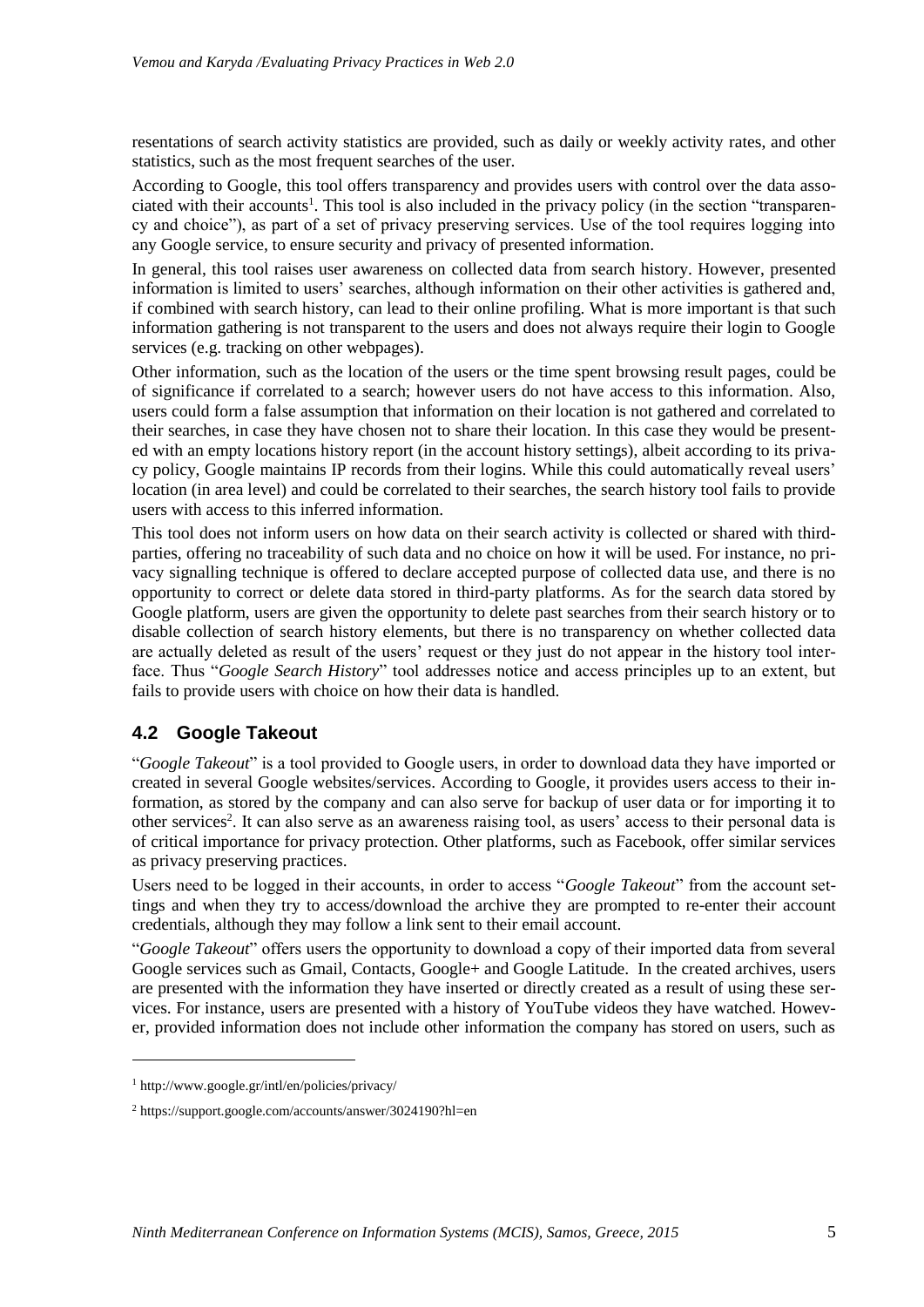log data. An exception to this is the location history of the users, which presents them with a history of the places they have been (in coordinates), along with inferred activities, e.g. being in a vehicle or walking. Even in this case, other inferred and stored information, such as identification of work or home places, is not provided.

Despite offering a presentation of users' stored data, "*Google Takeout*" fails to communicate which entities have access to this data, other than the Google Platform and the users themselves. Users are not presented with information derived from their data, as a result of processing and combining different services use data, while relation of user data to privacy threats, such as price discrimination or publishing to unwished audiences is omitted.

"*Google Takeout*" does not provide users with an interface to report their preferences on how their data is data used. Also, although "*Google Takeout*" serves as single point users can access stored information from different Google services, it is ineffective in directly requesting correction of deletion of some data. Instead, users need to access the different services websites to modify or delete them. Concluding, "*Google Takeout*" enhances users' awareness.

#### **4.3 Facebook download your data archive**

"*Facebook download your data archive*" is a tool provided by Facebook for users to get a copy of their data as stored by the platform. As stated in Facebook's privacy policy<sup>3</sup>, this is a feature to enable users' access to stored information about them. The downloaded archive contains a list of user created and posted data, such as profile information, photos and friends list, but also other categories of data stored without users' notice, such as log data and advertisement activity (e.g. which advertisements the user has clicked).

The tool makes users aware that data not directly created by them are also stored by the company. For instance, the archive of user data contains friend requests, either generated by the users themselves or by other users, regardless of acceptance. Also login data (device and IP addresses) and information on advertisements users have clicked are presented. In the same way, users are presented with some basic information on data inferred by their activity and posts, such as advertisement categories they are targeted with. However, there is no reference to other types of inferred data from the users' activity, which audiences got access to users' activity (e.g. wall posts), which data were used in advertisements displayed to the users' network and which were shared to third-parties. Furthermore, the network created by friends of friends is not graphically or in any other way presented, although it is stored and can be exploited by the company.

Although the feature is mentioned in the part of privacy policy concerning users' access and correction of data stored about them, the only automated option to correction/deletion from the data archive is to delete user account. Even in this case, as stated, some parts of information, such as logins will be maintained by the platform, for at least a year. In case of content deletion from the account, e.g. removal of a photograph or video, this will be removed from the downloadable archive, but users have no direct means to confirm that the item itself, as well as metadata gathered by the platform are deleted and also have no means to enforce such deletion on third-parties that have accessed it. "*Facebook download your data archive*" covers a range of notice requirements, by providing users with secondary information stored about them, but fails to provide effective choice and access mechanisms.

-

<sup>3</sup> https://www.facebook.com/privacy/explanation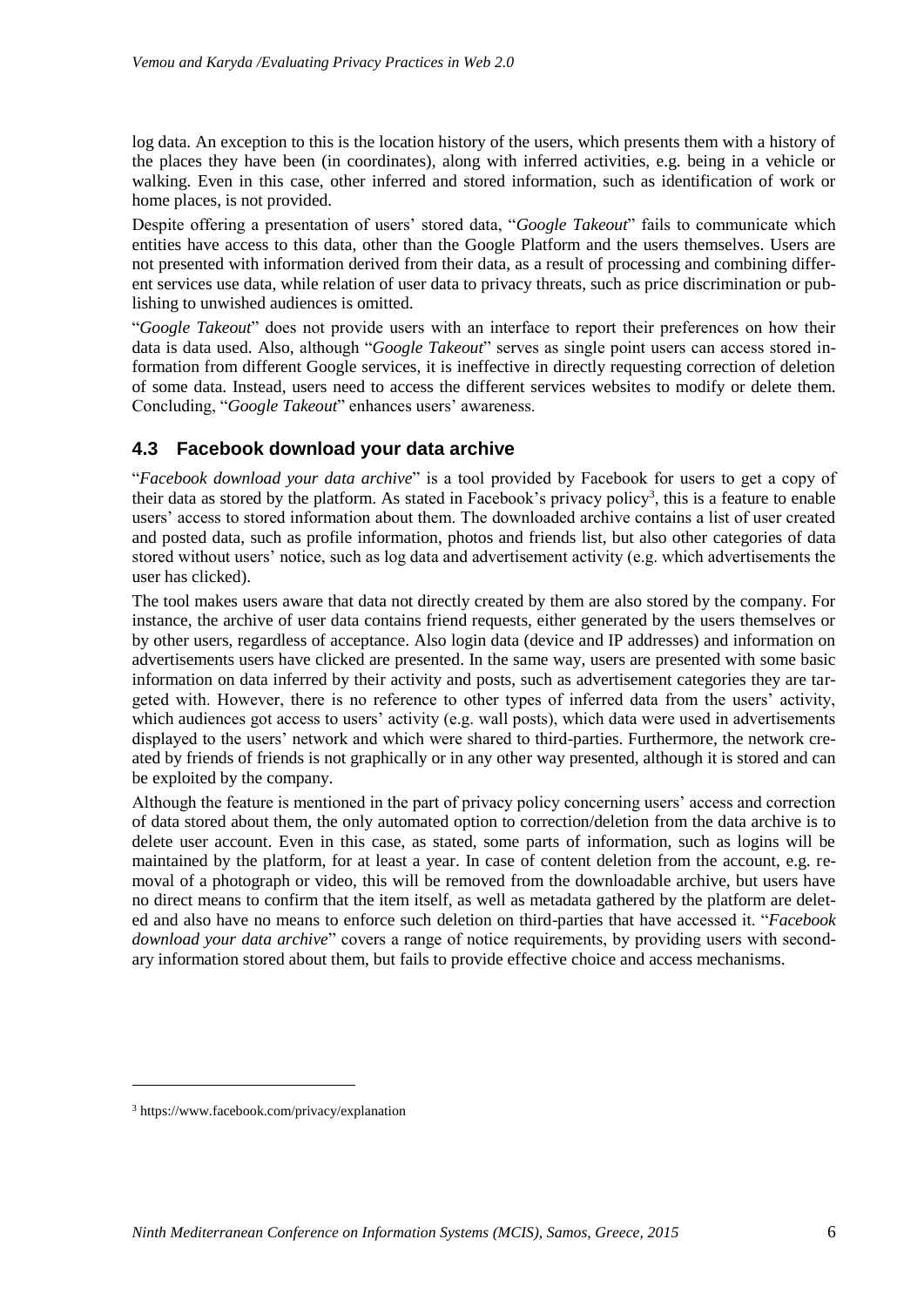## **5 Discussion**

The tools analysed in this study aim to provide users with access, transparency and choice with regard to their personal information gathered by Web 2.0 providers. Research results, based on Fair Information Principles showed that these tools succeed in informing users of stored data about them, which is a step towards notice and raising awareness. However, we found that not all information stored about users is presented, and users are not presented with the outcome of processing such data. For instance, in Google's tools, log data were omitted, although the knowledge of IP address of users' connection enables the company to presume their location. Also, inferred information on the users' networks, such as proximity of friends based on the frequency of their communications or the combination of their locations was not presented in Facebook's tool. Information on third-parties that gained access to users data were not presented via the studied tools, and there was no report on how stored or published information could lead to privacy threats for the users.

Providing users with choice over their personal information was also among the stated goals of these tools; however our analysis revealed that the tools did not offer any method for users to present their preferences on how their data should be treated. For instance, users may wish their interests or hobbies information to be used for improved search results or for friend recommendations, and not for marketing purposes, but there would be no choice to express it via the analysed tools.

Moreover, users were not presented with the choice to request correction for data stored of presumed about them. For instance, while Facebook's archive informed users of the advertisement categories they were enlisted, based on their activity, they were not provided with the ability to opt-out of a certain category of advertisements. In some cases users were provided with the capability to delete some parts of stored information (e.g. from google history), but were not in the position to control whether this information or related information (e.g. from cookies) were actually deleted from the company. Apart from this, in some cases, such as in Facebook archive, users were only offered with the choice of complete deletion of the account.

Typically, platforms provide several privacy enhancing tools to address complementary privacy requirements of users. Based on our analysis, even if more than one tool were used, certain aspects of user privacy would still be unaddressed. For instance, the application of *Google search history* along with *Google Takeout* would not cover requirements related to choice of data use purpose. In the same context, Google's Dashboard provides no options to declare preferences on how their data can be used. Finally, a combination of the above tools could not provide a more detailed list of third-parties gaining access to user data, thus notice/awareness principle would still be partially addressed.

Another issue derived from our analysis is the presentation of such tools to users. In Facebook, the tool to download user archive was placed at the end of the account settings list, in smaller font than the other settings. It seems that it was intended to separate this tool from other settings, alas highlight its existence. This could be viewed as a usability issue, posing questions on the platform's motives of introducing the tool. Also, our experience with these tools shows that usability in terms of presentation of data could be significantly improved. An example of such improvement is to present formed networks of friends or the content of advertisements users have clicked. Also, *Google Takeout* used open archive templates (JSON etc.) to help users import their data to other platforms, but it would be preferable to also provide a way of accessing stored data in webpages, for users with less technical skills.

In conclusion, our analysis revealed a discrepancy between stated privacy goals and achieved goals of the mentioned tools. They were found to cover only partial requirements on notice and awareness, while superficially treating other privacy preserving principles, such as access/participation. The last was mainly stated as their goal. Also, the analysed tools did not address choice/consent and enforcement principles. Usability preservations leaded to questions on actual reasons the tools were introduced for, taking into account that the majority of users are not IT specialists and non-usable or difficult-to-locate tools could lead to their avoidance. In fact, companies do not seem to be paying much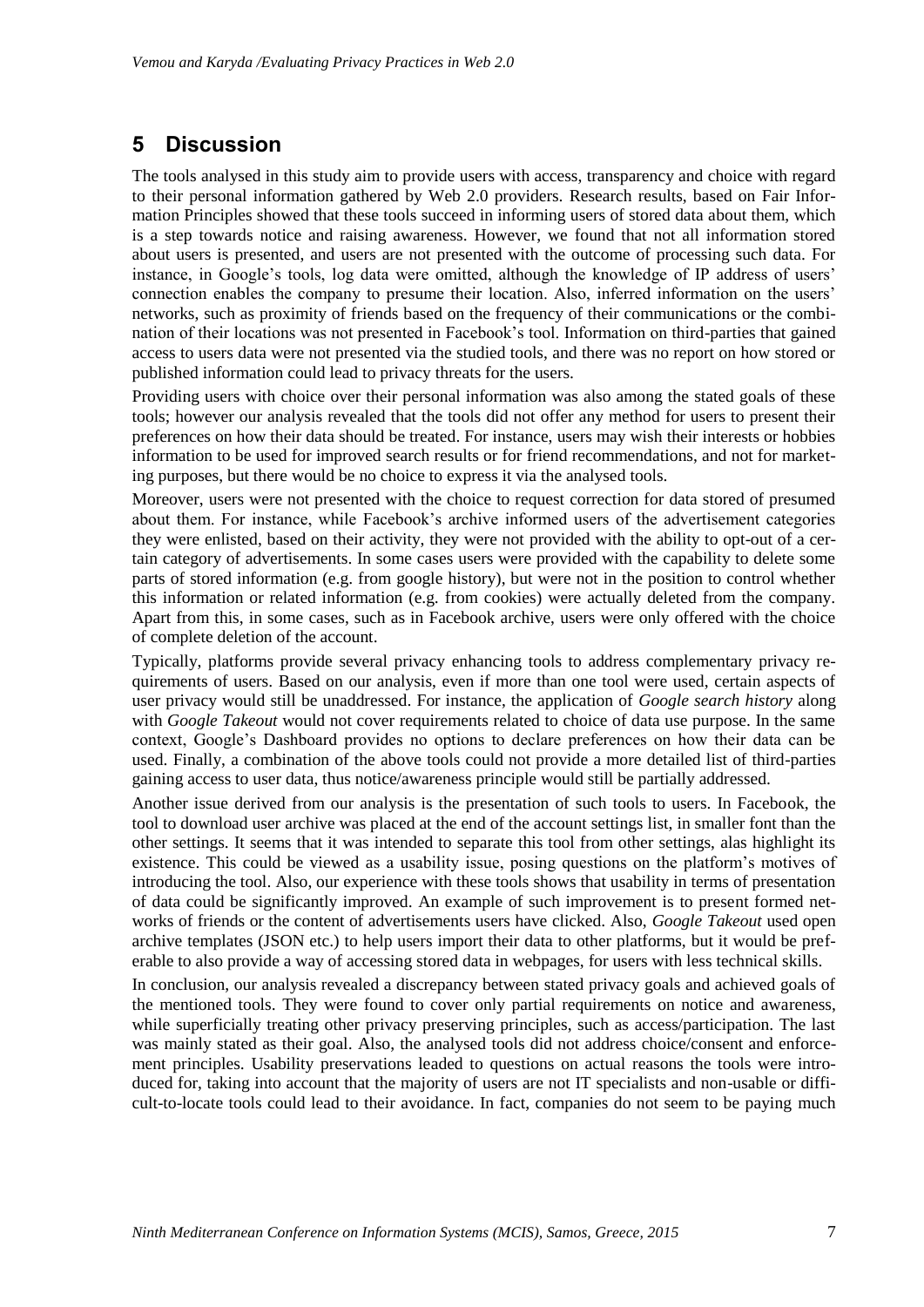attention on usability, but this could be part of their strategy playing the "privacy communication game".

## **6 Conclusions and Further Research**

This paper explores a "privacy communication game": companies adopting privacy practices or introducing tools to help users in their efforts to protect their privacy and appease public outcries, while in fact their effectiveness or usability is limited. By evaluating three recently introduced tools that promise users access and choice on data stored about them, and analysing their features based on the Fair Information Principles, we reveal their limited effectiveness with regard to privacy protection, even in cases of their combined use. Our analysis shows that there may be a discrepancy between the stated goal, which is to protect users and offer them rights on their data, and actual goals of the companies, such as appeasing public pressure and marketing privacy to temper users' privacy concerns.

Web 2.0 service providers employ a business model that partly depends on the exploitation of user data to derive its profits. Privacy practices and tools, while presented as solutions to users' privacy concerns, are largely used as a reactive "damage control" instrument, after privacy breaches or invading practices reach the spotlight and receive criticism. We also found the usability of the privacy tools we studied rather low, which can be explained, as they are meant to offer some control and appease concerns of privacy-aware users but in such a way that non-privacy-aware users do not understand privacy threats they are exposed to.

As a result, available privacy tools are in some cases extending the privacy illusion users are under, despite promising control over their personal data. In an attempt to raise users' awareness and assist them, a set of criteria to evaluate if tools meet their privacy requirements, regardless of what is stated or communicated by the platforms should be offered. Also, as awareness of PETs existence is found to be of importance for users to engage with them, and as it is a common practice for offered tools to be "hidden" in account settings, actions to raise awareness of the tools existence are also necessary.

## **References**

- Alexa Internet, Inc. (2015)."The top 500 sites on the web", URL: <http://www.alexa.com/topsites> / (visited on 09/06/2015).
- Antón, A., Earp, J. B., and Reese, A. (2002). "*Analyzing website privacy requirements using a privacy goal taxonomy*". In: Proceedings of IEEE Joint International Conference on Requirements Engineering. Ed. by Danielle C. Martin, Essen: Germany, p. 23-31.
- Berger, Dustin D. (2011). "Balancing consumer privacy with behavioral targeting". *Santa Clara Computer and High Technology Law Journal* 27 (2011): 3.
- Bonneau, J. and Preibusch, S. (2010). "The privacy jungle: On the market for data protection in social networks". *Economics of information security and privacy*. Springer US, p. 121-167.
- Boyd D. and Hargittai E. (2010). "Facebook privacy settings: Who cares?". *First Monday*, 15(8).
- Cooper, A.(2008). "A survey of query log privacy-enhancing techniques from a policy perspective.", *ACM Transactions on the Web* (TWEB) 2.4 (2008): 19.
- Cranor, L. (2003). "P3P: Making privacy policies more useful", *IEEE Security & Privacy*, 1(6), p.50 55.
- Easley, D. and Kleinberg, J. (2010). "*Networks, Crowds, and Markets: Reasoning About a Highly Connected World*", Cambridge University Press, Cambridge
- ENISA (2012). "*Privacy considerations of online behavioural tracking*". Report 2012
- Gorman, G.E. (2012). "From deception to deceit: Google and privacy? Don't make me laugh", *Online Information Review*, 36(3).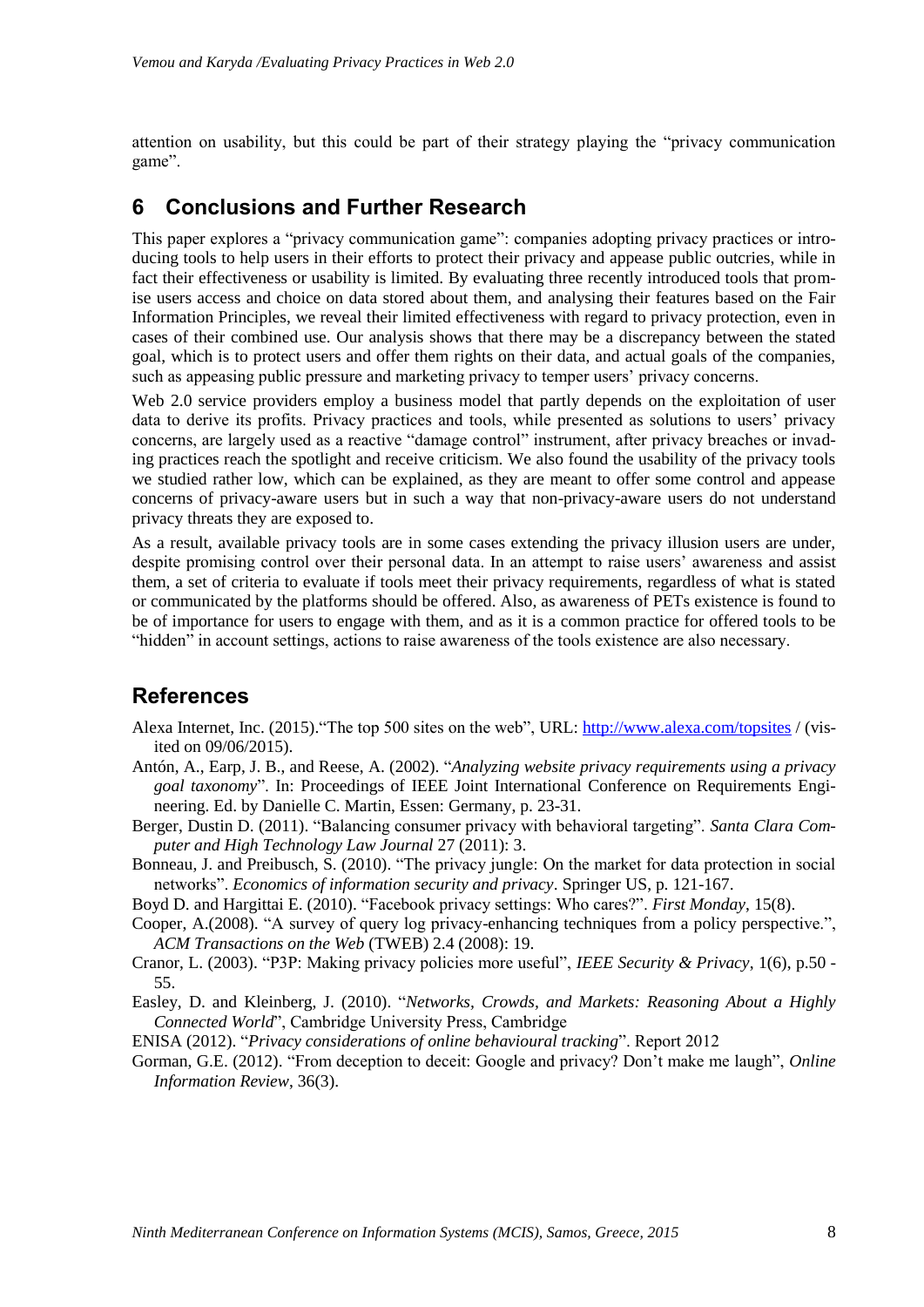- Gross, R., and Acquisti, A. (2005). "*Information revelation and privacy in online social networks*" In: Proceedings of the 2005 ACM workshop on Privacy in the electronic society. Alexandria: USA, p. 71-80.
- Hoadley, C., M., Xu, H., Lee, J. J., Rosson, M. B. (2010). "Privacy as information access and illusory control: The case of the Facebook News Feed privacy outcry". *Electronic commerce research and applications*, 9(1), p. 50-60.
- Hong, J. (2014). "*Research Issues for Privacy in a Ubiquitously Connected World*", Technical Report, NITRD National Research Strategy on Privacy, 2014.
- Hui, K.L., Teo, H.K., Lee, S.Y.T. (2007). "The value of privacy assurance: an exploratory field experiment." *MIS Quarterly* (2007), p.19-33.
- Jaatun, M. G., Tøndel, I. A., Bernsmed, K., Nyre, Å. A. (2011). "Privacy enhancing technologies for information control". *Privacy Protection Measures and Technologies in Business Organizations*, p. 1-31.
- Karyda, M., Kokolakis, S. (2008). "Privacy Perceptions Among Members of Online Communities, In: *Digital Privacy: Theory, Technologies and Practices*. Ed. by A. Acquisti, S. De Capitani di Vimercati, S. Gritzalis, C. Lambrinoudakis. Auerbach Publications (Taylor and Francis Group)
- Krasnova, H., Hildebrand, T., Guenther, O. (2009). "Investigating the value of privacy in online social networks: conjoint analysis." *ICIS 2009 Proceedings* (2009): 173.
- Lauer, T. W., Deng, X. (2007). "Building online trust through privacy practices". *International Journal of Information Security* 6.5 (2007), p. 323-331.
- Leon, P. G., Cranor, L. F., McDonald, A. M., McGuire, R. (2010). "*Token attempt: the misrepresentation of website privacy policies through the misuse of p3p compact policy tokens*". In: Proceedings of the 9th annual ACM workshop on Privacy in the electronic society, Chicago: USA, p. 93-104.
- Michota, A. and Katsikas, S. (2014). "The evolution of privacy-by-default in Social Networks". In: *Proceedings of the 18th Panhellenic Conference on Informatics*. Athens: Greece.
- Moores, T. T., Dhillon, G. (2003). "Do privacy seals in e-commerce really work?" *Communications of the ACM - Mobile computing opportunities and challenges,* 46(12), p. 265 – 271.
- Meinert, D.B., Peterson, D.K., Criswell, J.R., Crossland, M.D. (2006) "Privacy policy statements and consumer willingness to provide personal information". *Journal of Electronic Commerce in Organizations*, 4(1), p. 11–17.
- Nissenbaum, H. (2009). "*Privacy in context: Technology, policy, and the integrity of social life*". Stanford University Press.
- Pavlou, P. (2011). "State of the information privacy literature: where are we now and where should we go?" MIS quarterly, 35(4), p. 977-988.
- Pollach, I. (2005). "A typology of communicative strategies in online privacy policies: Ethics, power and informed consent". *Journal of Business Ethics* 62(3), p. 221-235.
- Schwaig K.S., Kane G.C., Storey V.C.. (2006). "Compliance to the fair information practices: How are the Fortune 500 handling online privacy disclosures?", *Information and Management*, 43 (7) , p. 805-820.
- Shapiro, B. and Baker, C.R. (2001). "Information technology and the social construction of information privacy". *Journal of Accounting and Public Policy*, 20(4), p. 295–322.
- Spiekermann, S., Cranor, L. F. (2009). "Engineering privacy". *IEEE Transactions on Software Engineering*, 35(1), p. 67-82.
- Spiekermann, S., and Novotny, A. (2015). "A vision for global privacy bridges: technical and legal measures for international data markets". *Computer Law & Security Review* 31(2), p. 181-200.
- Stuart, A.H. (2007) "Online Privacy Policies: Contracting Away Control Over Personal Information?." *Penn State Law Review* 111 (3) (2007).
- The Guardian. (2014). "Snapchat videos and pictures stored on a third-party website posted online", URL: [http://www.theguardian.com/technology/2014/oct/12/teenagers-snapchat-images-leaked](http://www.theguardian.com/technology/2014/oct/12/teenagers-snapchat-images-leaked-internet)[internet](http://www.theguardian.com/technology/2014/oct/12/teenagers-snapchat-images-leaked-internet) / (visited on 09/06/2015).